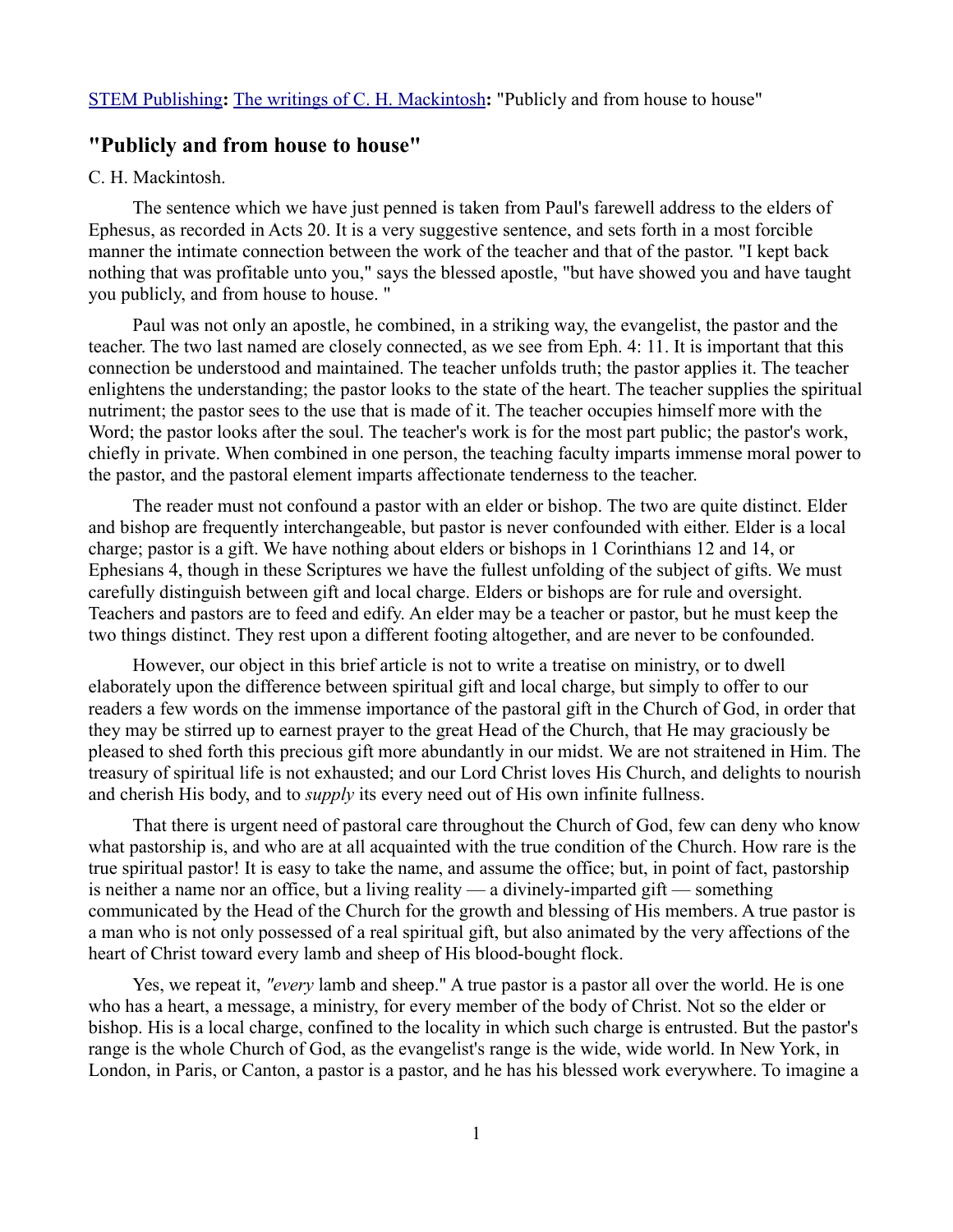pastor, confined to a certain congregation to which he is expected to discharge the functions of evangelist, teacher, elder, or bishop, is something altogether foreign to the teaching of the New Testament.

But how few real pastors are to be found in our midst! How rare is the pastor's gift, the pastor's heart! Where shall we find those who duly combine the two grand and important elements contained in the heading of this paper — "Publicly and from house to house"? A man may, perhaps, give us a brief address on the Lord's day, or a lecture on some week-day; but where is the "house to house" side of the question? Where is the close, earnest, diligent looking after individual souls day by day? Very often it happens that the public teaching shoots completely over the head; it is the house to house teaching that is sure to come home to the heart. How frequently it happens that something uttered in public is entirely misunderstood and misapplied, until the loving pastoral visit during the week supplies the true meaning and just application.

Nor is this all. How much there is in a pastor's range that the public teacher never can compass! No doubt public teaching is most important; would that we had many times more of it than we have. The teacher's work is invaluable, and when mellowed by the deep and tender affection of a pastor's heart, can go a great way indeed in meeting the soul's manifold necessities. But the loving pastor who earnestly, prayerfully, and faithfully goes from house to house, can get at the deep exercises of the soul, the sorrows of the heart, the puzzling questions of the mind, the grave difficulties of the conscience. He can enter, in the profound sympathy of an affectionate heart, into the thousand little circumstances and sorrows of the path. He can kneel down with the tried, the tempted, the crushed, and the sorrowing one before the mercy-seat, and they can pour out their hearts together, and draw down sweet consolation from the God of all grace and the Father of mercies.

The public teacher cannot do this. No doubt, if, as we have said, he has something of the pastoral element in him, he can anticipate in his public address a great deal of the soul's private exercises, sorrows, and difficulties. But he cannot fully meet the soul's individual need. This is the pastor's holy work. It seems to us that a pastor is to the soul what a doctor is to the body. He must understand disease and medicine. He must be able to tell what is the matter. He must be able to discern the spiritual condition to apply the true remedy. Ah, how few are these pastors! It is one thing to take the title and another thing to do the work.

Christian reader, we earnestly entreat you to join us in fervent believing prayer to God to raise up true pastors amongst us. We are in sad need of them. The sheep of Christ are not fed and cared for. We are occupied so much with our own affairs, that we have not time to look after the beloved flock of Christ. And even on these occasions, when too Lord's people assemble in public, how little there is for their precious souls! What long barren pauses and silence of poverty! What aimless hymns and prayers we hear! How little leading of the flock through the green pastures of Holy Scripture, and by the still waters of divine love! And then, all through the week, few loving pastoral calls, few tender solicitous inquiries after soul or body. There seems to be no time. Every moment is swallowed up in the business of providing for ourselves and our families. It is, alas! the old sad story; "All seek their own, not the things that are Jesus Christ's."

How different it was with the blessed apostle. He found time to make tents, and also to "teach publicly and from house to house." He was not only the earnest evangelist, ranging over continents and planting churches, but he was also the loving pastor, the tender nurse the skilful spiritual physician. He had a heart for Christ and for His body, the Church, and for every member of that body. Here lies the real secret of the matter. It is wonderful what a loving heart can accomplish. If I really love the Church,